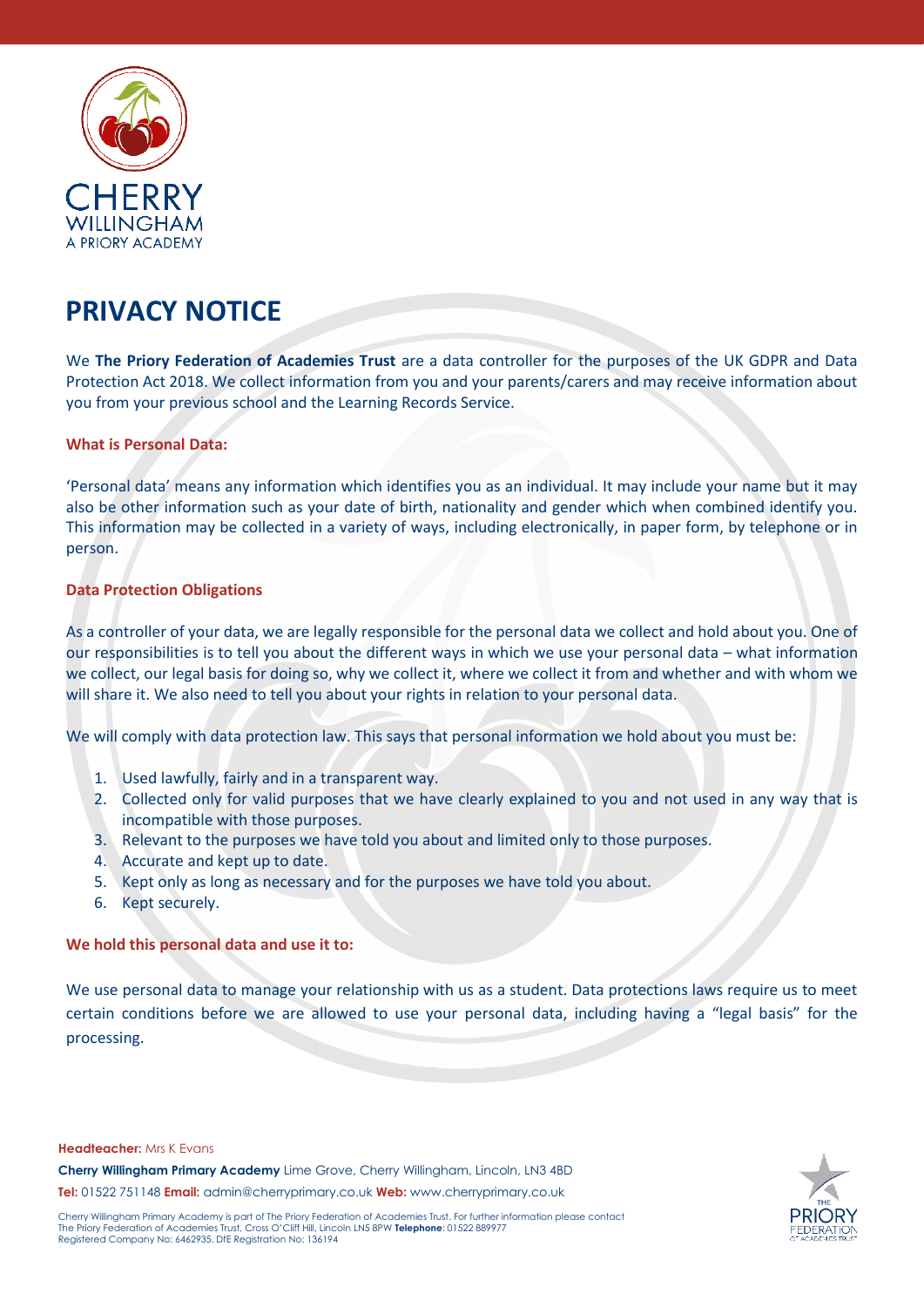| <b>Purpose</b>                                                | <b>Legal basis</b>                                      |
|---------------------------------------------------------------|---------------------------------------------------------|
| For enrolment purposes                                        | Perform a task in the public interest                   |
|                                                               | The Trust will be processing personal data in its       |
| We will use your personal information to:                     | capacity as a public authority in connection with its   |
| Facilitate<br>admission,<br>registration<br>and               | main purpose of providing education                     |
| administration of education                                   |                                                         |
| Maintain the Trust's computerised student                     |                                                         |
| record system                                                 |                                                         |
|                                                               |                                                         |
| To deliver and administer your education                      | Perform a task in the public interest                   |
|                                                               | The Trust will be processing personal data in its       |
| We will use your personal information to:                     | capacity as a public authority in connection with its   |
| Support your teaching and learning                            | main purpose of providing education                     |
| Monitor and report on your progress                           |                                                         |
| Communicate with you about your education                     |                                                         |
| Deal with your exams and accreditations                       |                                                         |
| Facilitate<br>academic<br>and<br>assessment                   |                                                         |
| progression                                                   |                                                         |
| Assess how well your school is doing                          |                                                         |
|                                                               |                                                         |
| <b>Manage your student experience</b>                         | Perform a task in the public interest                   |
|                                                               | The Trust will be processing personal data in its       |
| We will use your personal data to:                            | capacity as a public authority in connection with its   |
| appropriate<br>Provide<br>pastoral<br>care<br>and<br>guidance | main purpose of providing education                     |
| Manage your use of facilities and participation               | <b>Vital Interests</b>                                  |
| at events                                                     | The Trust may process your personal data and            |
| Supporting your health, safety and welfare                    | transferred to the emergency services where this is     |
| requirements                                                  | required to protect your vital interest                 |
| Tell you about the opportunities and support                  |                                                         |
| available to you                                              | <b>Consent</b>                                          |
| Arrange funding for the placements of                         | Where we cannot rely on public interest legal bases, we |
| Students/Children<br>through<br>sharing                       | will generally seek to obtain your consent to the       |
| information with the Local Authority (LA)                     | processing of your personal data                        |
|                                                               |                                                         |
|                                                               | Safeguarding of children and individuals at risk        |
|                                                               | There may be situations where we are unable to obtain   |
|                                                               | consent to disclose personal data to third parties, but |
|                                                               | the Trust deems it necessary to safeguard children or   |
|                                                               | individuals at risk                                     |
|                                                               |                                                         |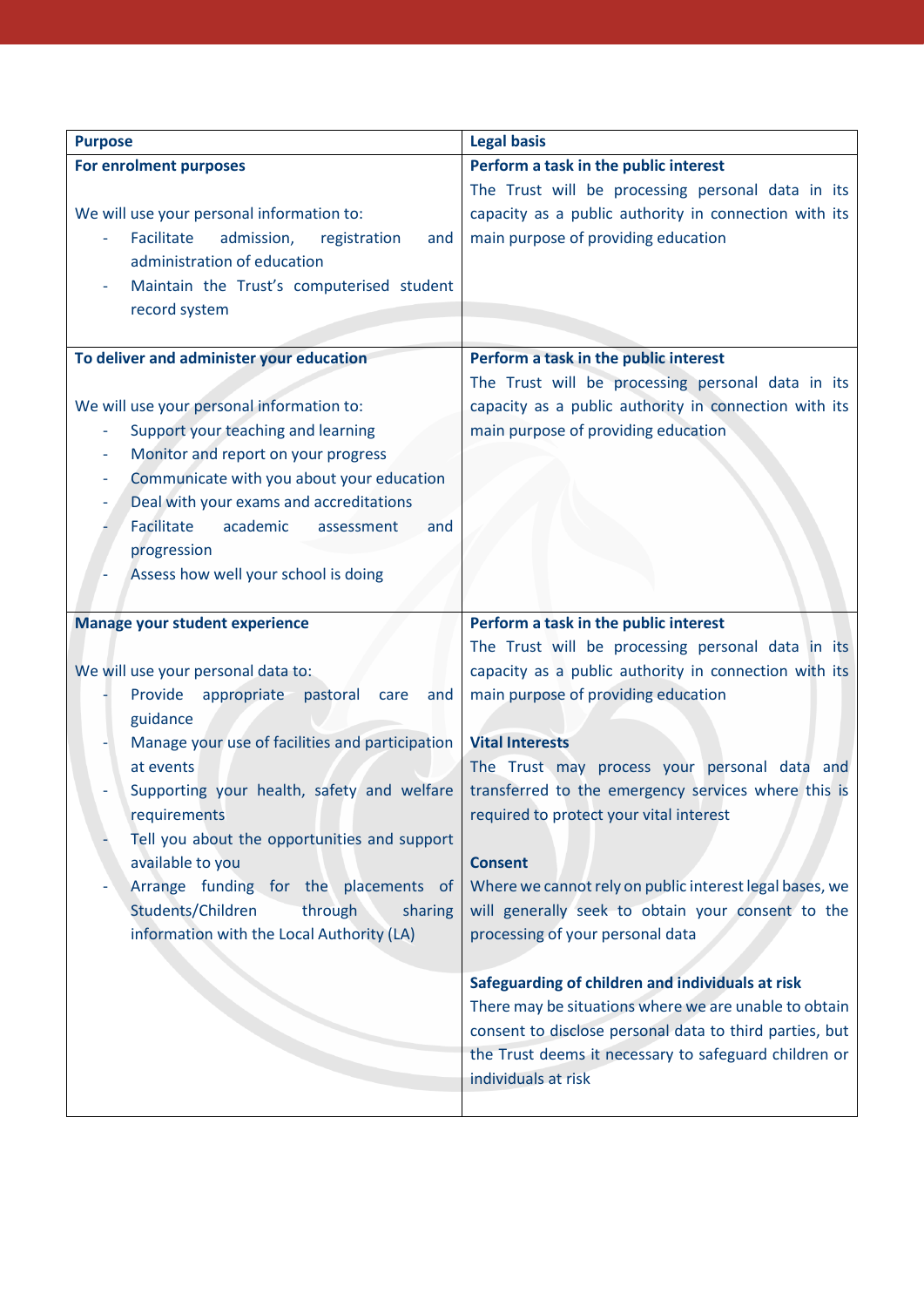| <b>Purpose</b>                                        | <b>Legal basis</b>                                       |
|-------------------------------------------------------|----------------------------------------------------------|
| Internal and statutory reporting and other legal      | <b>Compliance with our legal obligation</b>              |
| obligations, including compliance with health and     | Much of the processing of your personal data in this     |
| safety law and monitoring equality of opportunity     | context will be in order to comply with our legal        |
| and treatment                                         | obligations                                              |
|                                                       |                                                          |
| We will use your personal information to:             | Performance of a task in the public interest             |
| Comply with our legal obligations                     | The Trust will be processing personal data in its        |
| Produce statistics and research for internal and      | capacity as a public authority in connection with its    |
| statutory reporting purposes                          | main purpose of providing education                      |
| compliance<br>with<br><b>Monitor</b><br>our<br>our    |                                                          |
| responsibilities under equalities legislation         |                                                          |
|                                                       |                                                          |
| <b>Marketing / publicity material</b>                 | <b>Legitimate interest</b>                               |
|                                                       | We will generally rely on our legitimate interest in     |
| We may take photographs or videos at any event or     | promoting the Trust, its activities and its overall aims |
| while you are participating in student life which may | and objectives                                           |
| include images of you. These images will generally be |                                                          |
| used as part of the Trust's marketing / publicity     | <b>Consent</b>                                           |
| materials and may be shared on the Trust's website.   | Where we cannot rely on legitimate interest legal        |
|                                                       | bases, we will generally seek to obtain your consent to  |
|                                                       | the processing of your personal data                     |
|                                                       |                                                          |

Data Protection Impact Assessments (DPIA) are used by The Priory Federation of Academies Trust to help determine what data is needed in order to prevent any unnecessary collection of information.

We will also need to use your personal information in circumstances when the law allows us to do so, this includes where we need to comply with a legal obligation; where it is necessary for our legitimate interests (or those of a third party); where we need to protect your interests (or someone else's interests) and where it is in the public interest.

## **Consent**

Whilst the majority of information you provide to us is mandatory, some of it is provided to us on a voluntary basis. In line with UK laws on data protection we will seek consent from you and your parents/carers for any data collection where you have a choice. When we seek consent it will be made clear to you what data is being collected and its purpose. The Priory Federation of Academies Trust will always ask you to positively opt-in when giving consent, so your agreement is never assumed. If given, consent may be withdrawn at any time.

We will not give information about you to anyone outside the school without your consent unless the law and our rules allow us to.

**The categories of student information that we collect, hold and share include:**

Personal information (such as name, date of birth (age), contact details, next of kin data)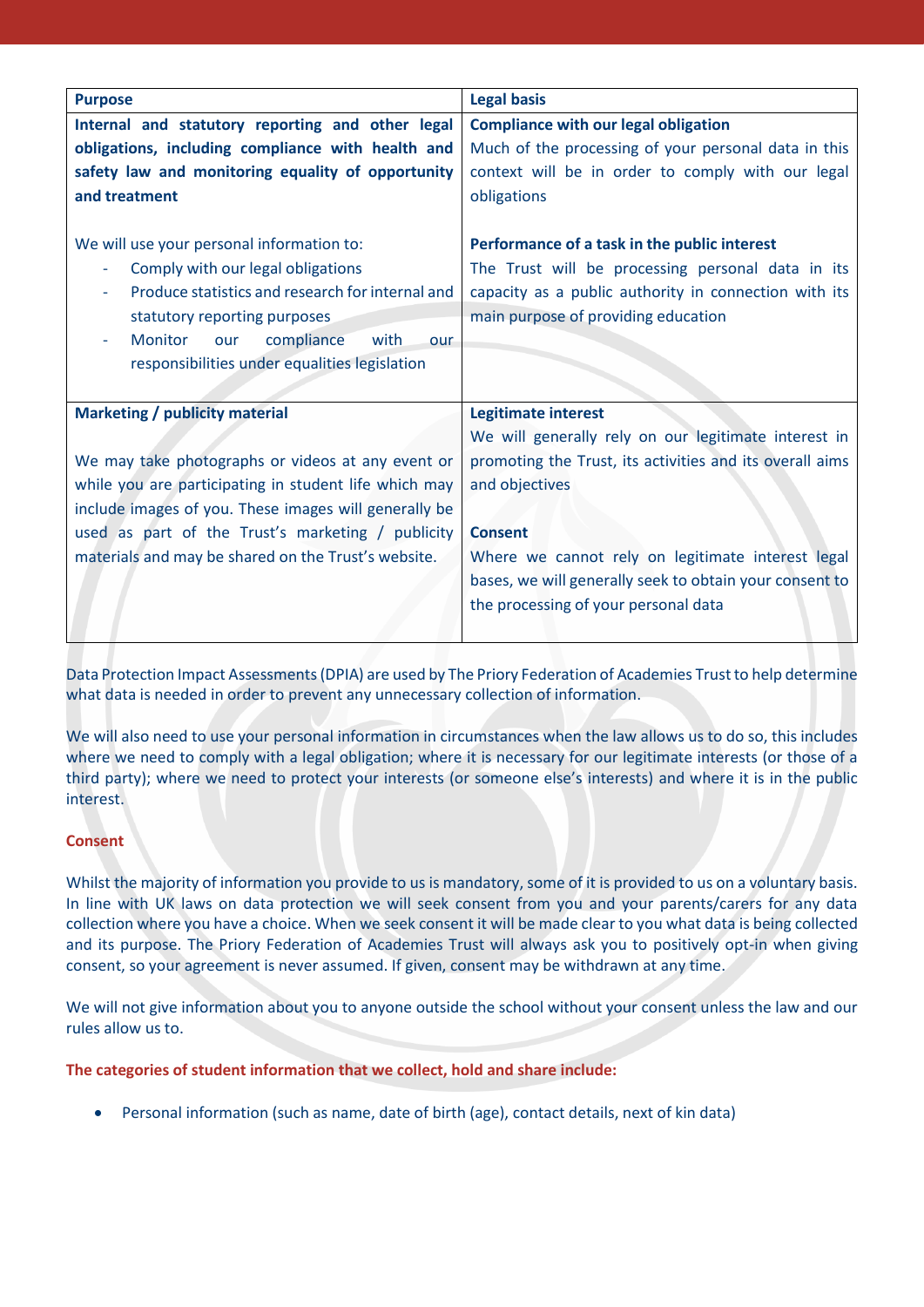- Photographs, CCTV footage and information from electronic means, such as a swipe card
- Personal characteristics (such as ethnicity, language, nationality and free school meal eligibility)
- Attendance information
- Assessment information (such as internal and external tests, student progress information and examination results, literacy / numeracy proficiency, marks)
- Medical information (information relating to your health such as allergies to food and medication a student might require)
- Special Education Needs and Disabilities information (such as specific learning difficulties)
- Behavioural information (such as rewards, achievements and exclusions)
- Child Protection information (such as safeguarding records)
- Post 16 information (such as destinations data, career aspirations, courses and grants)

## **Special category personal data**

Some of the personal data listed above is classed as being within 'special categories of personal data' under current data protection laws, for example information relating to your ethnicity or any disability. Access to, and the sharing of, this information is controlled very carefully. You will be given more details about our use of any special category personal data when we collect it from you.

## **Information from third parties**

We work closely with third parties (including, for example, funding and sponsorship partners, educational institutions, examination boards, overseas agents, business partners and compliance services and may receive information about you from them (including, in certain cases, special category personal data). In particular, we may receive any of the following information from third parties: examination or test results and other information in connection with your activities as a student.

## **Who we share your data with**

*We are required by law to pass some information about you to the Department for Education (DfE) and, in turn, this will be available for the use of the Local Authority.*

The DfE may also share pupil level personal data that we supply to them, with third parties. This will only take place where legislation allows it to do so and it is in compliance with the UK GDPR and the Data Protection Act.

Decisions on whether the DfE releases this personal data to third parties are subject to a robust approval process and are based on a detailed assessment of who is requesting the data, the purpose for which it is required, the level and sensitivity of data requested and the arrangements in place to store and handle the data. To be granted access to pupil level data, requestors must comply with strict terms and conditions covering the confidentiality and handling of data, security arrangements and retention and use of the data.

For more information on how this sharing process works, please visit: [https://www.gov.uk/guidance/national](https://www.gov.uk/guidance/national-pupil-database-apply-for-a-data-extract)[pupil-database-apply-for-a-data-extract](https://www.gov.uk/guidance/national-pupil-database-apply-for-a-data-extract)

For information on which third party organisations (and for which project) pupil level data has been provided to, please visit:<https://www.gov.uk/government/publications/national-pupil-database-requests-received>

In the event that any personal information collected about you is transferred to any country outside the UK, appropriate measures will be taken to ensure that your information is treated by those third parties in a way that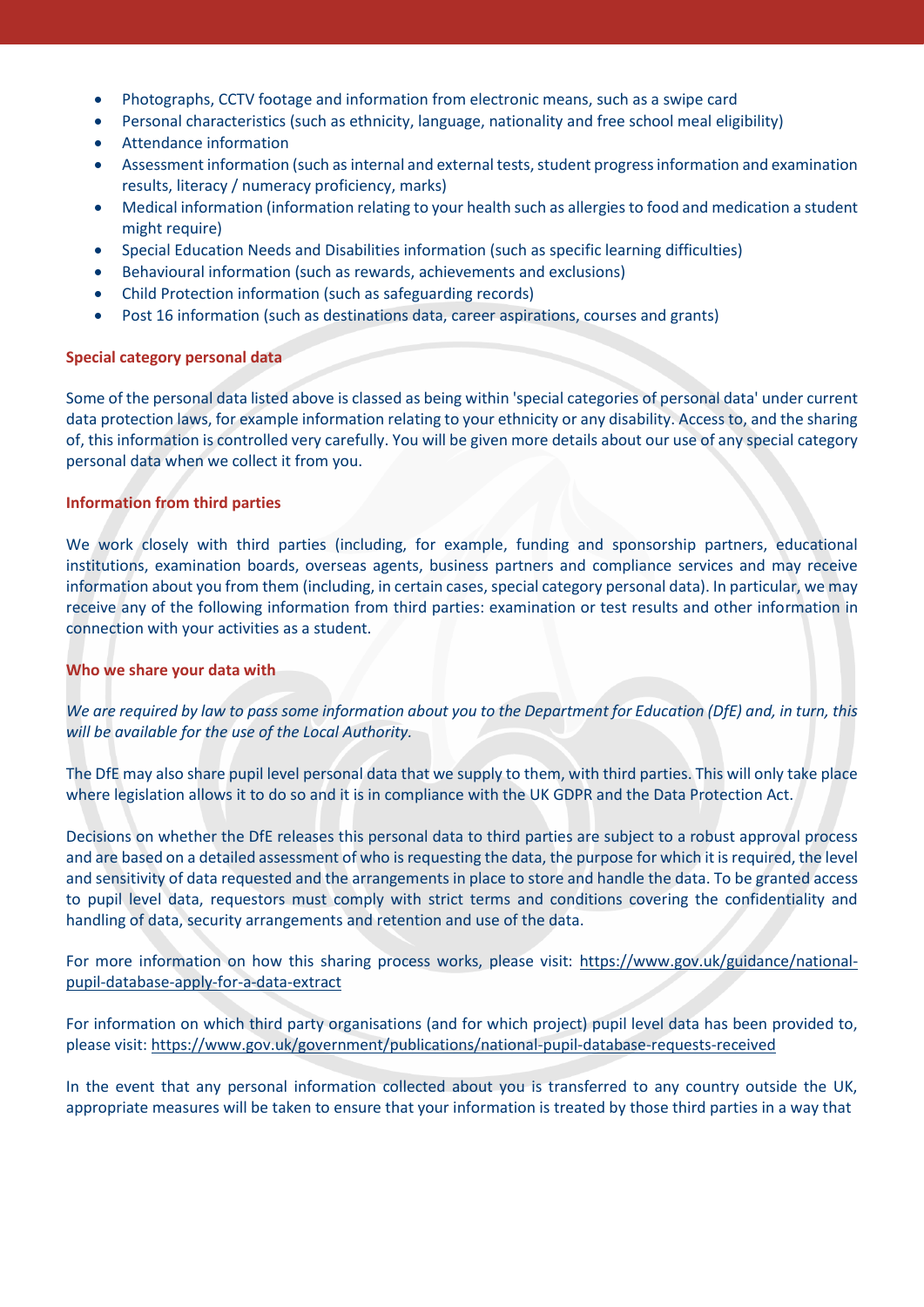is consistent with and which respects UK laws on data protection, including a contractual agreement with any relevant companies.

For educational and pastoral purposes your data may also be shared with: Active8 Managed Technologies Kidz Kitchen Lincolnshire County Council NHS Immunisation Team Nessy Learning Ltd One Team Logic **Scholarpack Tapestry** Teaching Personnel Times Tables Rock Stars Wonde Wrates

#### **COVID-19**

COVID-19 is a notifiable disease and contact tracing of notifiable diseases (in this case COVID-19) is vitally important to reduce spread. Because of this, in the public interest, we may share your data with the Public Health Agency Schools Team. From January 2021 onwards, the government has introduced Rapid Testing in Schools and Colleges. Because of this your data may be shared with the DfE, NHS Test and Trace and the Department of Health and Social Care (DHSC). For more information on how the government will use your data please follow the [link](https://www.gov.uk/government/publications/coronavirus-covid-19-testing-privacy-information) to their Data Privacy Notice.

#### **Your rights**

Under certain circumstances, you have the following rights:

- A right to access personal data held by us about you
- A right to require us to rectify any inaccurate personal data held by us about you
- A right to require us to erase personal data held by us about you. This right will only apply where, for example, we no longer need to use the personal data to achieve the purpose we collected it for; or where you withdraw your consent if we are using your personal data based on your consent; or where you object to the way we process your data
- A right to restrict our processing of personal data held by us about you. This right will only apply where, for example, you dispute the accuracy of the personal data held by us; or where you would have the right to require us to erase the personal data but would prefer that our processing is restricted instead; or where we no longer need to use the personal data to achieve the purpose we collected it for, but we require the data for the purposes of dealing with legal claims
- A right to receive personal data which you have provided to usin a structured, commonly used and machine readable format. You also have the right to require us to transfer this personal data to another organisation.
- A right to object to our processing of personal data held by us about you
- A right to withdraw your consent where we are relying on it to use your personal data. Note that a withdrawal of consent will not affect the lawfulness of processing based on consent before its withdrawal
- A right to ask us not to use information about you in a way that allows computers to make decisions about you and ask us to stop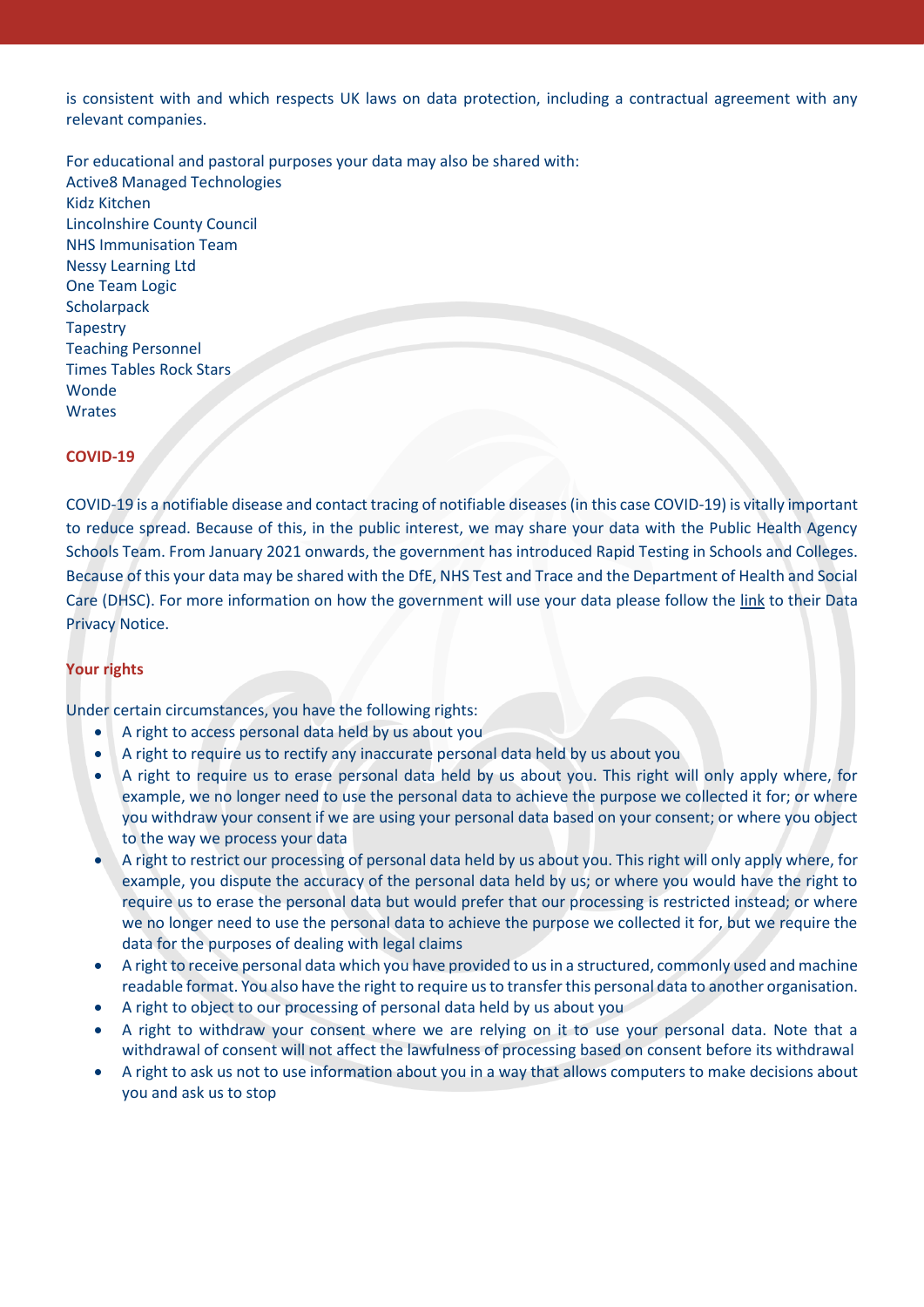In certain circumstances, we may need to restrict your rights in order to safeguard the public interest (e.g. the prevention or detection of crime) and our interests (e.g. the maintenance of legal privilege).

## **Storing your data (Data Retention)**

Student data is held in line with The Priory Federation of Academies Trust's Records Management Policy.

We will only retain your personal information for as long as necessary to fulfil the purposes we collected it for, including any purposes of satisfying any legal, accounting or reporting requirements. Details of our retention periods can be found in our Records Management Policy.

After you leave the Trust, certain parts of your data may be retained as a permanent archival record for research purposes and to confirm your award and period of study.

#### **How we keep your data safe**

Access to information is strictly controlled based on the role of the professional. All staff are required to undertake data protection training and comply with Trust security procedures.

Information about individuals is stored in secure databases which are encrypted. Data is not stored on individual devices but is stored on the central network.

#### **Automated decision making**

We do not envisage that any decisions taken about you will be done using automated means, however we will notify you in writing if this position changes.

#### **Keeping information up to date**

It is important that the personal information held about you is accurate and current. Please help us to do this by letting us know if your personal information changes.

#### **Data Protection Officer**

We have appointed a data protection officer (DPO) to oversee compliance with this privacy notice. If you have any questions about this privacy notice or how we handle your personal information, please contact the DPO. The DPO can be contacted at **[DPO@prioryacademies.co.uk.](mailto:DPO@prioryacademies.co.uk)** 

#### **Contact**

If you want to see a copy of the information about you that we hold and/or share or wish to discuss anything in this privacy notice, please contact **[DPO@prioryacademies.co.uk.](mailto:DPO@prioryacademies.co.uk)** 

If you have a concern about the way we are collecting or using your personal data, we request that you raise your concern with us in the first instance. Alternatively, you can contact the Information Commissioner's Office at <https://ico.org.uk/concerns/>